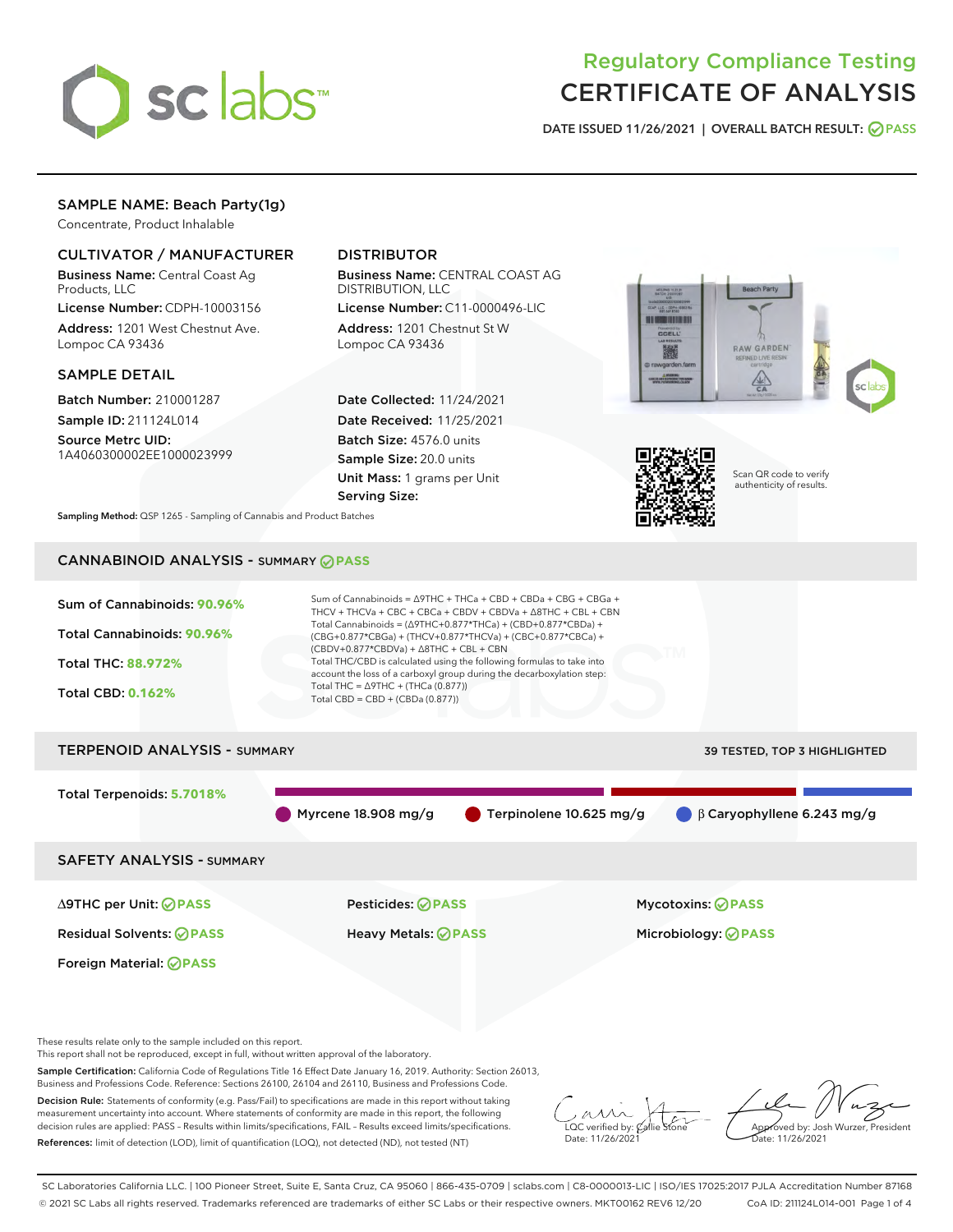



BEACH PARTY(1G) | DATE ISSUED 11/26/2021 | OVERALL BATCH RESULT: O PASS

#### CANNABINOID TEST RESULTS - 11/26/2021 2 PASS

Tested by high-performance liquid chromatography with diode-array detection (HPLC-DAD). **Method:** QSP 1157 - Analysis of Cannabinoids by HPLC-DAD

#### TOTAL CANNABINOIDS: **90.96%**

Total Cannabinoids (Total THC) + (Total CBD) + (Total CBG) + (Total THCV) + (Total CBC) + (Total CBDV) + ∆8THC + CBL + CBN

TOTAL THC: **88.972%** Total THC (∆9THC+0.877\*THCa)

TOTAL CBD: **0.162%**

Total CBD (CBD+0.877\*CBDa)

TOTAL CBG: 0.798% Total CBG (CBG+0.877\*CBGa)

TOTAL THCV: 0.46% Total THCV (THCV+0.877\*THCVa)

TOTAL CBC: ND Total CBC (CBC+0.877\*CBCa)

TOTAL CBDV: ND Total CBDV (CBDV+0.877\*CBDVa)

| <b>COMPOUND</b>            | LOD/LOQ<br>(mg/g) | <b>MEASUREMENT</b><br><b>UNCERTAINTY</b><br>(mg/g) | <b>RESULT</b><br>(mg/g) | <b>RESULT</b><br>(%) |
|----------------------------|-------------------|----------------------------------------------------|-------------------------|----------------------|
| <b>A9THC</b>               | 0.06 / 0.26       | ±30.606                                            | 889.72                  | 88.972               |
| <b>CBG</b>                 | 0.06/0.19         | ±0.314                                             | 7.98                    | 0.798                |
| <b>THCV</b>                | 0.1 / 0.2         | $\pm 0.23$                                         | 4.6                     | 0.46                 |
| <b>CBN</b>                 | 0.1/0.3           | ±0.27                                              | 4.1                     | 0.41                 |
| <b>CBD</b>                 | 0.07/0.29         | ±0.075                                             | 1.62                    | 0.162                |
| $\triangle$ 8THC           | 0.1 / 0.4         | ±0.13                                              | 1.6                     | 0.16                 |
| <b>THCa</b>                | 0.05/0.14         | N/A                                                | <b>ND</b>               | <b>ND</b>            |
| <b>THCVa</b>               | 0.07/0.20         | N/A                                                | <b>ND</b>               | <b>ND</b>            |
| <b>CBDa</b>                | 0.02/0.19         | N/A                                                | <b>ND</b>               | <b>ND</b>            |
| <b>CBDV</b>                | 0.04/0.15         | N/A                                                | <b>ND</b>               | <b>ND</b>            |
| <b>CBDVa</b>               | 0.03/0.53         | N/A                                                | <b>ND</b>               | <b>ND</b>            |
| <b>CBGa</b>                | 0.1/0.2           | N/A                                                | <b>ND</b>               | <b>ND</b>            |
| <b>CBL</b>                 | 0.06 / 0.24       | N/A                                                | <b>ND</b>               | <b>ND</b>            |
| <b>CBC</b>                 | 0.2 / 0.5         | N/A                                                | <b>ND</b>               | <b>ND</b>            |
| <b>CBCa</b>                | 0.07 / 0.28       | N/A                                                | <b>ND</b>               | <b>ND</b>            |
| <b>SUM OF CANNABINOIDS</b> |                   |                                                    | 909.6 mg/g              | 90.96%               |

#### **UNIT MASS: 1 grams per Unit**

| ∆9THC per Unit                         | 1120 per-package limit | 889.72 mg/unit | <b>PASS</b> |
|----------------------------------------|------------------------|----------------|-------------|
| <b>Total THC per Unit</b>              |                        | 889.72 mg/unit |             |
| <b>CBD</b> per Unit                    |                        | $1.62$ mg/unit |             |
| <b>Total CBD per Unit</b>              |                        | $1.62$ mg/unit |             |
| <b>Sum of Cannabinoids</b><br>per Unit |                        | 909.6 mg/unit  |             |
| <b>Total Cannabinoids</b><br>per Unit  |                        | 909.6 mg/unit  |             |

| <b>COMPOUND</b>         | LOD/LOQ<br>(mg/g) | <b>MEASUREMENT</b><br><b>UNCERTAINTY</b><br>(mg/g) | <b>RESULT</b><br>(mg/g)                          | <b>RESULT</b><br>(%) |
|-------------------------|-------------------|----------------------------------------------------|--------------------------------------------------|----------------------|
| <b>Myrcene</b>          | 0.008 / 0.025     | ±0.2439                                            | 18.908                                           | 1.8908               |
| Terpinolene             | 0.008 / 0.026     | ±0.2178                                            | 10.625                                           | 1.0625               |
| $\beta$ Caryophyllene   | 0.004 / 0.012     | ±0.2223                                            | 6.243                                            | 0.6243               |
| Limonene                | 0.005 / 0.016     | ±0.0814                                            | 5.691                                            | 0.5691               |
| Ocimene                 | 0.011 / 0.038     | ±0.1436                                            | 4.475                                            | 0.4475               |
| <b>B</b> Pinene         | 0.004 / 0.014     | ±0.0217                                            | 1.890                                            | 0.1890               |
| $\alpha$ Pinene         | 0.005 / 0.017     | ±0.0150                                            | 1.744                                            | 0.1744               |
| $\alpha$ Humulene       | 0.009 / 0.029     | ±0.0506                                            | 1.576                                            | 0.1576               |
| Linalool                | 0.009 / 0.032     | ±0.0451                                            | 1.186                                            | 0.1186               |
| Terpineol               | 0.016 / 0.055     | ±0.0587                                            | 0.956                                            | 0.0956               |
| trans-β-Farnesene       | 0.008 / 0.025     | ±0.0182                                            | 0.514                                            | 0.0514               |
| Fenchol                 | 0.010 / 0.034     | ±0.0182                                            | 0.471                                            | 0.0471               |
| $\alpha$ Terpinene      | 0.005 / 0.017     | ±0.0056                                            | 0.376                                            | 0.0376               |
| Guaiol                  | 0.009 / 0.030     | ±0.0175                                            | 0.370                                            | 0.0370               |
| $\gamma$ Terpinene      | 0.006 / 0.018     | ±0.0059                                            | 0.342                                            | 0.0342               |
| $\alpha$ Phellandrene   | 0.006 / 0.020     | ±0.0045                                            | 0.329                                            | 0.0329               |
| 3 Carene                | 0.005 / 0.018     | ±0.0045                                            | 0.318                                            | 0.0318               |
| <b>Nerolidol</b>        | 0.009 / 0.028     | ±0.0138                                            | 0.219                                            | 0.0219               |
| <b>Borneol</b>          | 0.005 / 0.016     | ±0.0068                                            | 0.163                                            | 0.0163               |
| Camphene                | 0.005 / 0.015     | ±0.0016                                            | 0.139                                            | 0.0139               |
| $\alpha$ Bisabolol      | 0.008 / 0.026     | ±0.0051                                            | 0.095                                            | 0.0095               |
| Fenchone                | 0.009 / 0.028     | ±0.0027                                            | 0.094                                            | 0.0094               |
| Eucalyptol              | 0.006 / 0.018     | ±0.0017                                            | 0.068                                            | 0.0068               |
| p-Cymene                | 0.005 / 0.016     | ±0.0018                                            | 0.066                                            | 0.0066               |
| Sabinene                | 0.004 / 0.014     | ±0.0006                                            | 0.050                                            | 0.0050               |
| Caryophyllene<br>Oxide  | 0.010 / 0.033     | ±0.0020                                            | 0.044                                            | 0.0044               |
| Citronellol             | 0.003 / 0.010     | ±0.0021                                            | 0.043                                            | 0.0043               |
| Sabinene Hydrate        | 0.006 / 0.022     | ±0.0009                                            | 0.023                                            | 0.0023               |
| Isoborneol              | 0.004 / 0.012     | N/A                                                | <loq< th=""><th><math>&lt;</math>LOQ</th></loq<> | $<$ LOQ              |
| Nerol                   | 0.003 / 0.011     | N/A                                                | $<$ LOO                                          | $<$ LOQ              |
| Geraniol                | 0.002 / 0.007     | N/A                                                | $<$ LOQ                                          | 100                  |
| (-)-Isopulegol          | 0.005 / 0.016     | N/A                                                | ND                                               | ND                   |
| Camphor                 | 0.006 / 0.019     | N/A                                                | ND                                               | ND                   |
| Menthol                 | 0.008 / 0.025     | N/A                                                | ND                                               | <b>ND</b>            |
| R-(+)-Pulegone          | 0.003 / 0.011     | N/A                                                | ND                                               | ND                   |
| <b>Geranyl Acetate</b>  | 0.004 / 0.014     | N/A                                                | ND                                               | ND                   |
| $\alpha$ Cedrene        | 0.005 / 0.016     | N/A                                                | ND                                               | <b>ND</b>            |
| Valencene               | 0.009 / 0.030     | N/A                                                | ND                                               | ND                   |
| Cedrol                  | 0.008 / 0.027     | N/A                                                | ND                                               | ND                   |
| <b>TOTAL TERPENOIDS</b> |                   |                                                    | 57.018 mg/g                                      | 5.7018%              |

SC Laboratories California LLC. | 100 Pioneer Street, Suite E, Santa Cruz, CA 95060 | 866-435-0709 | sclabs.com | C8-0000013-LIC | ISO/IES 17025:2017 PJLA Accreditation Number 87168 © 2021 SC Labs all rights reserved. Trademarks referenced are trademarks of either SC Labs or their respective owners. MKT00162 REV6 12/20 CoA ID: 211124L014-001 Page 2 of 4

# TERPENOID TEST RESULTS - 11/26/2021

Terpene analysis utilizing gas chromatography-flame ionization detection (GC-FID). **Method:** QSP 1192 - Analysis of Terpenoids by GC-FID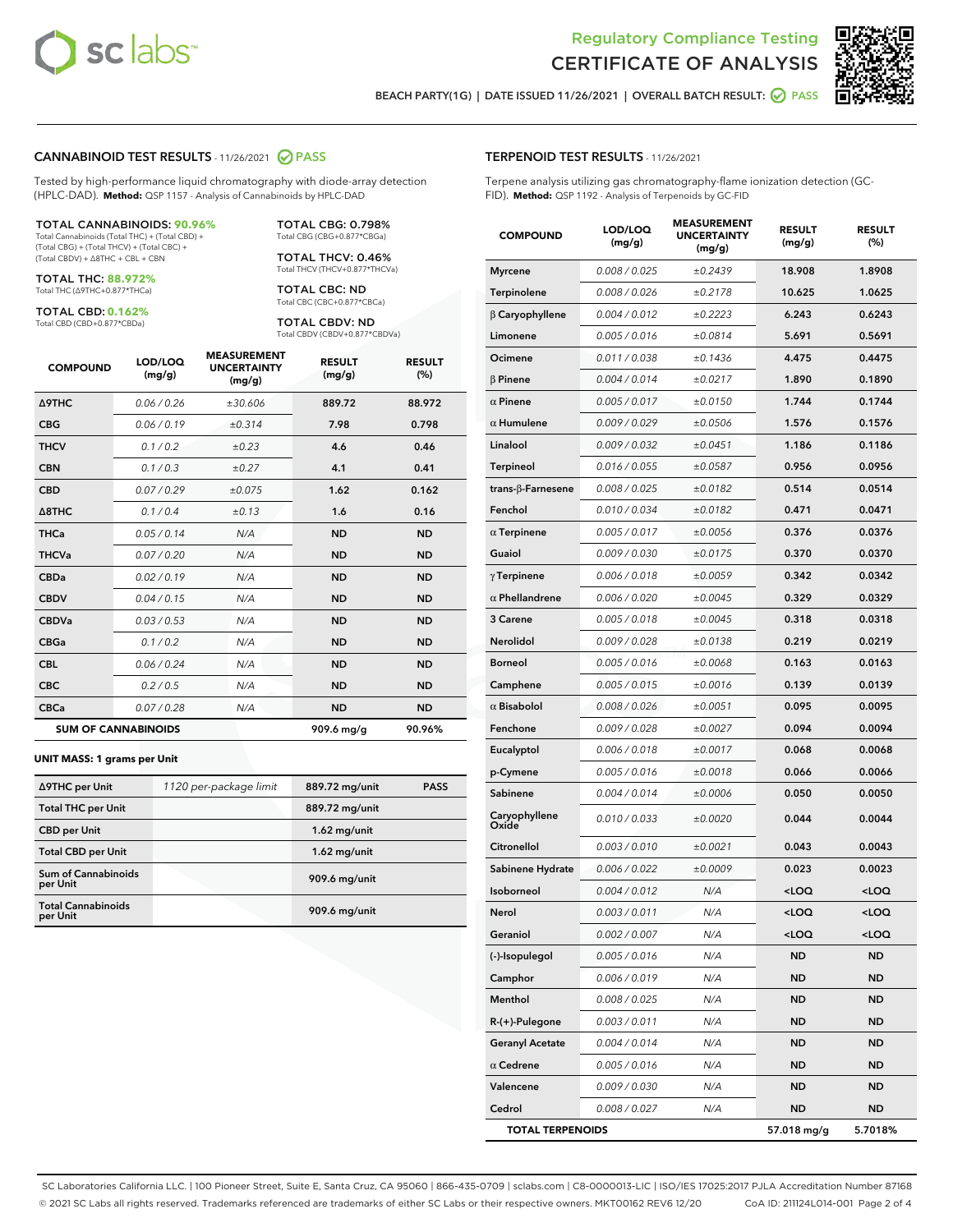



BEACH PARTY(1G) | DATE ISSUED 11/26/2021 | OVERALL BATCH RESULT: 2 PASS

# CATEGORY 1 PESTICIDE TEST RESULTS - 11/26/2021 2 PASS

Pesticide and plant growth regulator analysis utilizing high-performance liquid chromatography-mass spectrometry (HPLC-MS) or gas chromatography-mass spectrometry (GC-MS). \*GC-MS utilized where indicated. **Method:** QSP 1212 - Analysis of Pesticides and Mycotoxins by LC-MS or QSP 1213 - Analysis of Pesticides by GC-MS

| <b>COMPOUND</b>             | LOD/LOQ<br>$(\mu g/g)$ | <b>ACTION</b><br><b>LIMIT</b><br>$(\mu g/g)$ | <b>MEASUREMENT</b><br><b>UNCERTAINTY</b><br>$(\mu g/g)$ | <b>RESULT</b><br>$(\mu g/g)$ | <b>RESULT</b> |
|-----------------------------|------------------------|----------------------------------------------|---------------------------------------------------------|------------------------------|---------------|
| Aldicarb                    | 0.03 / 0.08            | $\ge$ LOD                                    | N/A                                                     | <b>ND</b>                    | <b>PASS</b>   |
| Carbofuran                  | 0.02 / 0.05            | $\ge$ LOD                                    | N/A                                                     | <b>ND</b>                    | <b>PASS</b>   |
| Chlordane*                  | 0.03 / 0.08            | $\ge$ LOD                                    | N/A                                                     | <b>ND</b>                    | <b>PASS</b>   |
| Chlorfenapyr*               | 0.03/0.10              | $\ge$ LOD                                    | N/A                                                     | <b>ND</b>                    | <b>PASS</b>   |
| Chlorpyrifos                | 0.02 / 0.06            | $\ge$ LOD                                    | N/A                                                     | <b>ND</b>                    | <b>PASS</b>   |
| Coumaphos                   | 0.02 / 0.07            | $\ge$ LOD                                    | N/A                                                     | <b>ND</b>                    | <b>PASS</b>   |
| Daminozide                  | 0.02 / 0.07            | $\ge$ LOD                                    | N/A                                                     | <b>ND</b>                    | <b>PASS</b>   |
| <b>DDVP</b><br>(Dichlorvos) | 0.03/0.09              | $>$ LOD                                      | N/A                                                     | <b>ND</b>                    | <b>PASS</b>   |
| Dimethoate                  | 0.03 / 0.08            | $\ge$ LOD                                    | N/A                                                     | <b>ND</b>                    | <b>PASS</b>   |
| Ethoprop(hos)               | 0.03/0.10              | $>$ LOD                                      | N/A                                                     | <b>ND</b>                    | <b>PASS</b>   |
| Etofenprox                  | 0.02 / 0.06            | $\ge$ LOD                                    | N/A                                                     | <b>ND</b>                    | <b>PASS</b>   |
| Fenoxycarb                  | 0.03 / 0.08            | $\ge$ LOD                                    | N/A                                                     | <b>ND</b>                    | <b>PASS</b>   |
| Fipronil                    | 0.03 / 0.08            | $\ge$ LOD                                    | N/A                                                     | <b>ND</b>                    | <b>PASS</b>   |
| Imazalil                    | 0.02 / 0.06            | $>$ LOD                                      | N/A                                                     | <b>ND</b>                    | <b>PASS</b>   |
| <b>Methiocarb</b>           | 0.02 / 0.07            | $\ge$ LOD                                    | N/A                                                     | <b>ND</b>                    | <b>PASS</b>   |
| Methyl<br>parathion         | 0.03/0.10              | $\ge$ LOD                                    | N/A                                                     | <b>ND</b>                    | <b>PASS</b>   |
| <b>Mevinphos</b>            | 0.03/0.09              | $\ge$ LOD                                    | N/A                                                     | <b>ND</b>                    | <b>PASS</b>   |
| Paclobutrazol               | 0.02 / 0.05            | $>$ LOD                                      | N/A                                                     | <b>ND</b>                    | <b>PASS</b>   |
| Propoxur                    | 0.03/0.09              | $\ge$ LOD                                    | N/A                                                     | <b>ND</b>                    | <b>PASS</b>   |
| Spiroxamine                 | 0.03 / 0.08            | $\ge$ LOD                                    | N/A                                                     | <b>ND</b>                    | <b>PASS</b>   |
| Thiacloprid                 | 0.03/0.10              | $\ge$ LOD                                    | N/A                                                     | <b>ND</b>                    | <b>PASS</b>   |

# CATEGORY 2 PESTICIDE TEST RESULTS - 11/26/2021 @ PASS

| <b>COMPOUND</b>          | LOD/LOQ<br>$(\mu g/g)$ | <b>ACTION</b><br><b>LIMIT</b><br>$(\mu g/g)$ | <b>MEASUREMENT</b><br><b>UNCERTAINTY</b><br>$(\mu g/g)$ | <b>RESULT</b><br>$(\mu g/g)$ | <b>RESULT</b> |
|--------------------------|------------------------|----------------------------------------------|---------------------------------------------------------|------------------------------|---------------|
| Abamectin                | 0.03/0.10              | 0.1                                          | N/A                                                     | <b>ND</b>                    | <b>PASS</b>   |
| Acephate                 | 0.02/0.07              | 0.1                                          | N/A                                                     | <b>ND</b>                    | <b>PASS</b>   |
| Acequinocyl              | 0.02/0.07              | 0.1                                          | N/A                                                     | <b>ND</b>                    | <b>PASS</b>   |
| Acetamiprid              | 0.02/0.05              | 0.1                                          | N/A                                                     | <b>ND</b>                    | <b>PASS</b>   |
| Azoxystrobin             | 0 02 / 0 07            | 0.1                                          | N/A                                                     | <b>ND</b>                    | <b>PASS</b>   |
| <b>Bifenazate</b>        | 0.01/0.04              | 0.1                                          | N/A                                                     | <b>ND</b>                    | <b>PASS</b>   |
| <b>Bifenthrin</b>        | 0.02/0.05              | 3                                            | N/A                                                     | <b>ND</b>                    | <b>PASS</b>   |
| <b>Boscalid</b>          | 0.03/0.09              | 0.1                                          | N/A                                                     | <b>ND</b>                    | <b>PASS</b>   |
| Captan                   | 0.19/0.57              | 0.7                                          | N/A                                                     | <b>ND</b>                    | <b>PASS</b>   |
| Carbaryl                 | 0.02/0.06              | 0.5                                          | N/A                                                     | <b>ND</b>                    | <b>PASS</b>   |
| Chlorantranilip-<br>role | 0.04/0.12              | 10                                           | N/A                                                     | <b>ND</b>                    | <b>PASS</b>   |
| Clofentezine             | 0.03/0.09              | 0.1                                          | N/A                                                     | <b>ND</b>                    | <b>PASS</b>   |

# CATEGORY 2 PESTICIDE TEST RESULTS - 11/26/2021 continued

| <b>COMPOUND</b>               | LOD/LOQ<br>(µg/g) | <b>ACTION</b><br><b>LIMIT</b><br>$(\mu g/g)$ | <b>MEASUREMENT</b><br><b>UNCERTAINTY</b><br>$(\mu g/g)$ | <b>RESULT</b><br>(µg/g) | <b>RESULT</b> |
|-------------------------------|-------------------|----------------------------------------------|---------------------------------------------------------|-------------------------|---------------|
| Cyfluthrin                    | 0.12 / 0.38       | 2                                            | N/A                                                     | <b>ND</b>               | <b>PASS</b>   |
| Cypermethrin                  | 0.11 / 0.32       | $\mathbf{1}$                                 | N/A                                                     | <b>ND</b>               | <b>PASS</b>   |
| Diazinon                      | 0.02 / 0.05       | 0.1                                          | N/A                                                     | <b>ND</b>               | <b>PASS</b>   |
| Dimethomorph                  | 0.03 / 0.09       | 2                                            | N/A                                                     | ND                      | <b>PASS</b>   |
| Etoxazole                     | 0.02 / 0.06       | 0.1                                          | N/A                                                     | ND                      | <b>PASS</b>   |
| Fenhexamid                    | 0.03 / 0.09       | 0.1                                          | N/A                                                     | <b>ND</b>               | <b>PASS</b>   |
| Fenpyroximate                 | 0.02 / 0.06       | 0.1                                          | N/A                                                     | ND                      | <b>PASS</b>   |
| Flonicamid                    | 0.03/0.10         | 0.1                                          | N/A                                                     | <b>ND</b>               | <b>PASS</b>   |
| Fludioxonil                   | 0.03 / 0.10       | 0.1                                          | N/A                                                     | <b>ND</b>               | <b>PASS</b>   |
| Hexythiazox                   | 0.02 / 0.07       | 0.1                                          | N/A                                                     | ND                      | <b>PASS</b>   |
| Imidacloprid                  | 0.04 / 0.11       | 5                                            | N/A                                                     | <b>ND</b>               | <b>PASS</b>   |
| Kresoxim-methyl               | 0.02 / 0.07       | 0.1                                          | N/A                                                     | ND                      | <b>PASS</b>   |
| <b>Malathion</b>              | 0.03 / 0.09       | 0.5                                          | N/A                                                     | ND                      | <b>PASS</b>   |
| Metalaxyl                     | 0.02 / 0.07       | $\overline{2}$                               | N/A                                                     | <b>ND</b>               | <b>PASS</b>   |
| Methomyl                      | 0.03 / 0.10       | 1                                            | N/A                                                     | ND                      | <b>PASS</b>   |
| Myclobutanil                  | 0.03 / 0.09       | 0.1                                          | N/A                                                     | ND                      | <b>PASS</b>   |
| Naled                         | 0.02 / 0.07       | 0.1                                          | N/A                                                     | <b>ND</b>               | <b>PASS</b>   |
| Oxamyl                        | 0.04 / 0.11       | 0.5                                          | N/A                                                     | ND                      | <b>PASS</b>   |
| Pentachloronitro-<br>benzene* | 0.03/0.09         | 0.1                                          | N/A                                                     | <b>ND</b>               | <b>PASS</b>   |
| Permethrin                    | 0.04 / 0.12       | 0.5                                          | N/A                                                     | ND                      | <b>PASS</b>   |
| Phosmet                       | 0.03 / 0.10       | 0.1                                          | N/A                                                     | <b>ND</b>               | <b>PASS</b>   |
| Piperonylbu-<br>toxide        | 0.02 / 0.07       | 3                                            | N/A                                                     | <b>ND</b>               | <b>PASS</b>   |
| Prallethrin                   | 0.03 / 0.08       | 0.1                                          | N/A                                                     | ND                      | PASS          |
| Propiconazole                 | 0.02 / 0.07       | 0.1                                          | N/A                                                     | <b>ND</b>               | <b>PASS</b>   |
| Pyrethrins                    | 0.04 / 0.12       | 0.5                                          | N/A                                                     | ND                      | <b>PASS</b>   |
| Pyridaben                     | 0.02 / 0.07       | 0.1                                          | N/A                                                     | ND                      | PASS          |
| Spinetoram                    | 0.02 / 0.07       | 0.1                                          | N/A                                                     | <b>ND</b>               | <b>PASS</b>   |
| Spinosad                      | 0.02 / 0.07       | 0.1                                          | N/A                                                     | ND                      | <b>PASS</b>   |
| Spiromesifen                  | 0.02 / 0.05       | 0.1                                          | N/A                                                     | ND                      | PASS          |
| Spirotetramat                 | 0.02 / 0.06       | 0.1                                          | N/A                                                     | <b>ND</b>               | <b>PASS</b>   |
| Tebuconazole                  | 0.02 / 0.07       | 0.1                                          | N/A                                                     | ND                      | <b>PASS</b>   |
| Thiamethoxam                  | 0.03 / 0.10       | 5                                            | N/A                                                     | ND                      | <b>PASS</b>   |
| Trifloxystrobin               | 0.03 / 0.08       | 0.1                                          | N/A                                                     | <b>ND</b>               | <b>PASS</b>   |

SC Laboratories California LLC. | 100 Pioneer Street, Suite E, Santa Cruz, CA 95060 | 866-435-0709 | sclabs.com | C8-0000013-LIC | ISO/IES 17025:2017 PJLA Accreditation Number 87168 © 2021 SC Labs all rights reserved. Trademarks referenced are trademarks of either SC Labs or their respective owners. MKT00162 REV6 12/20 CoA ID: 211124L014-001 Page 3 of 4